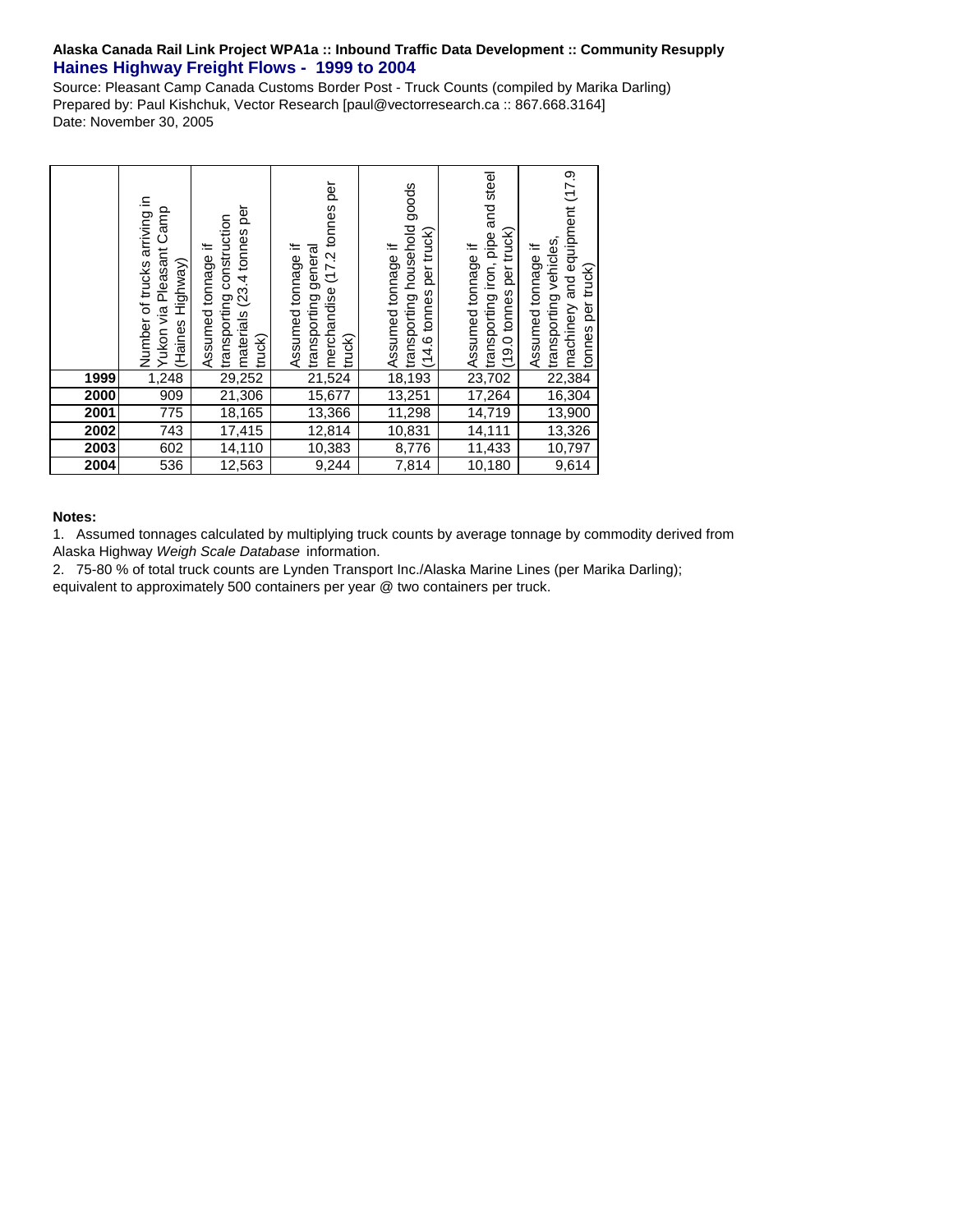## **Haines Highway Truck Flows - conversion from fiscal to calendar year**

Source: Pleasant Camp Canada Customs Border Post - Truck Counts (compiled by Marika Darling)

|           | 1998/99 | 1999/00 | 2000/01 | 2001/02 | 2002/03 | 2003/04 | 2004/05 | 2005/06 |
|-----------|---------|---------|---------|---------|---------|---------|---------|---------|
| April     | 84      | 124     | 59      | 61      | 91      | 37      | 50      | 20      |
| May       | 121     | 139     | 98      | 85      | 80      | 54      | 68      | 45      |
| June      | 146     | 124     | 79      | 75      | 80      | 72      | 58      | 53      |
| July      | 119     | 156     | 131     | 98      | 87      | 66      | 43      | 52      |
| August    | 115     | 103     | 77      | 70      | 83      | 51      | 49      | 47      |
| September | 122     | 153     | 72      | 64      | 45      | 52      | 48      | 52      |
| October   | 115     | 72      | 86      | 62      | 51      | 52      | 46      | 57      |
| November  | 80      | 65      | 81      | 44      | 50      | 47      | 30      |         |
| December  | 75      | 81      | 50      | 45      | 36      | 39      | 50      |         |
|           | 977     | 1017    | 733     | 604     | 603     | 470     | 442     |         |
| January   | 72      | 55      | 63      | 40      | 39      | 28      | 38      |         |
| February  | 70      | 65      | 33      | 46      | 37      | 26      | 37      |         |
| March     | 89      | 56      | 75      | 54      | 56      | 40      | 40      |         |
|           | 231     | 176     | 171     | 140     | 132     | 94      | 115     |         |
| check     | 1,208   | 1,193   | 904     | 744     | 735     | 564     | 557     |         |